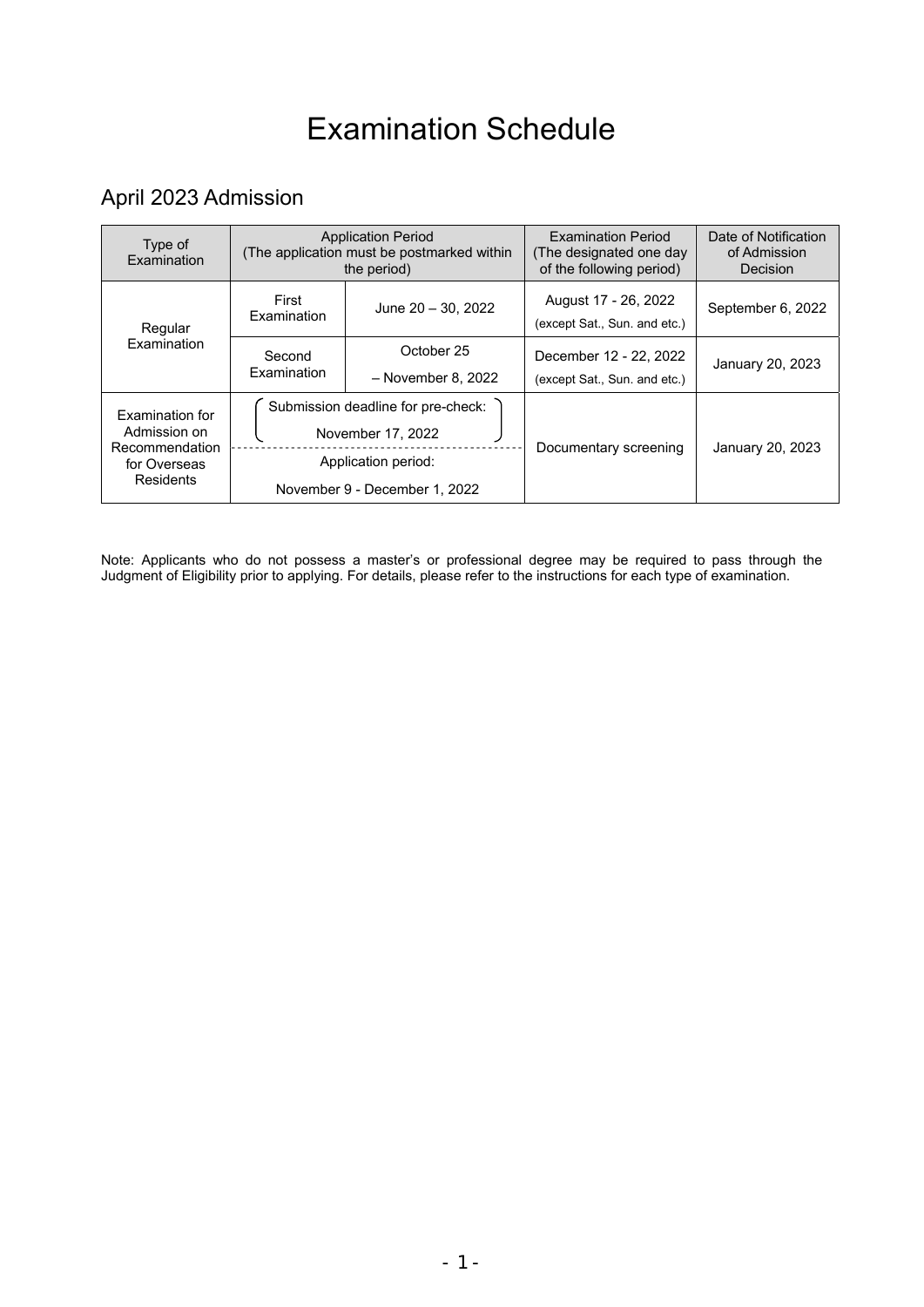# **Important notices for applicants to the Division of Transdisciplinary Sciences**

The Division of Transdisciplinary Sciences is offered jointly with Kanazawa University. The applicants should be aware of the following:

- Students will enroll in the university to which their supervisor (the dedicated supervisor who primarily provides research instructions) belongs. They will receive instructions from the supervisor of the university to which they belong, and from other instructors, including the vice supervisor at the other university. Students belonging to Japan Advanced Institute of Science and Technology (hereafter JAIST) will have as the supervisor one of the instructors listed on p.4 "Supervisor".
- Those who have completed the required curriculum at JAIST will be awarded a "Doctor of Philosophy", "Doctor of Philosophy in Science" or "Doctor of Philosophy in Engineering" jointly by JAIST and Kanazawa University. As a requirement for the program, students must participate in a lab rotation project at Kanazawa University. Students enrolled in Doctoral Program must earn at least 10 credit units at Kanazawa University.
- For classes offered by Kanazawa University, students, in principle, must attend the Kanazawa University campus. However, we have adopted a mechanism to help reduce commuting by using a distance-learning media platform to deliver lectures and by holding intensive lectures.
- Students belonging to JAIST may use Kanazawa University facilities, such as a library. However, there may be certain restrictions placed on the use of some facilities.
- As for an application and examination, applicants must send an application to the University where the supervisor under whom they wish to study belongs. They will take an entrance examination of that university and enroll in that university. If they apply to JAIST, take an examination, and enroll, the tuition must be paid to JAIST. Other procedures, such as scholarship applications, must also go through the University, to which the students belong.
- The Division of Transdisciplinary Sciences is a single program operated by two constituent universities. For this reason, if applicants have completed the admission procedure of one of the universities, they cannot enroll in the other university even if they pass an entrance examination of the other university.
- Division of Transdisciplinary Sciences Scholarship (Benefit type, no repayment required) Division of Transdisciplinary Sciences Scholarship is for applicants who pass the Examination with a high achievement.

Benefit: 100,000 yen per month for 3 years

\*The result for this scholarship will be announced with the result of admission decision at the same time.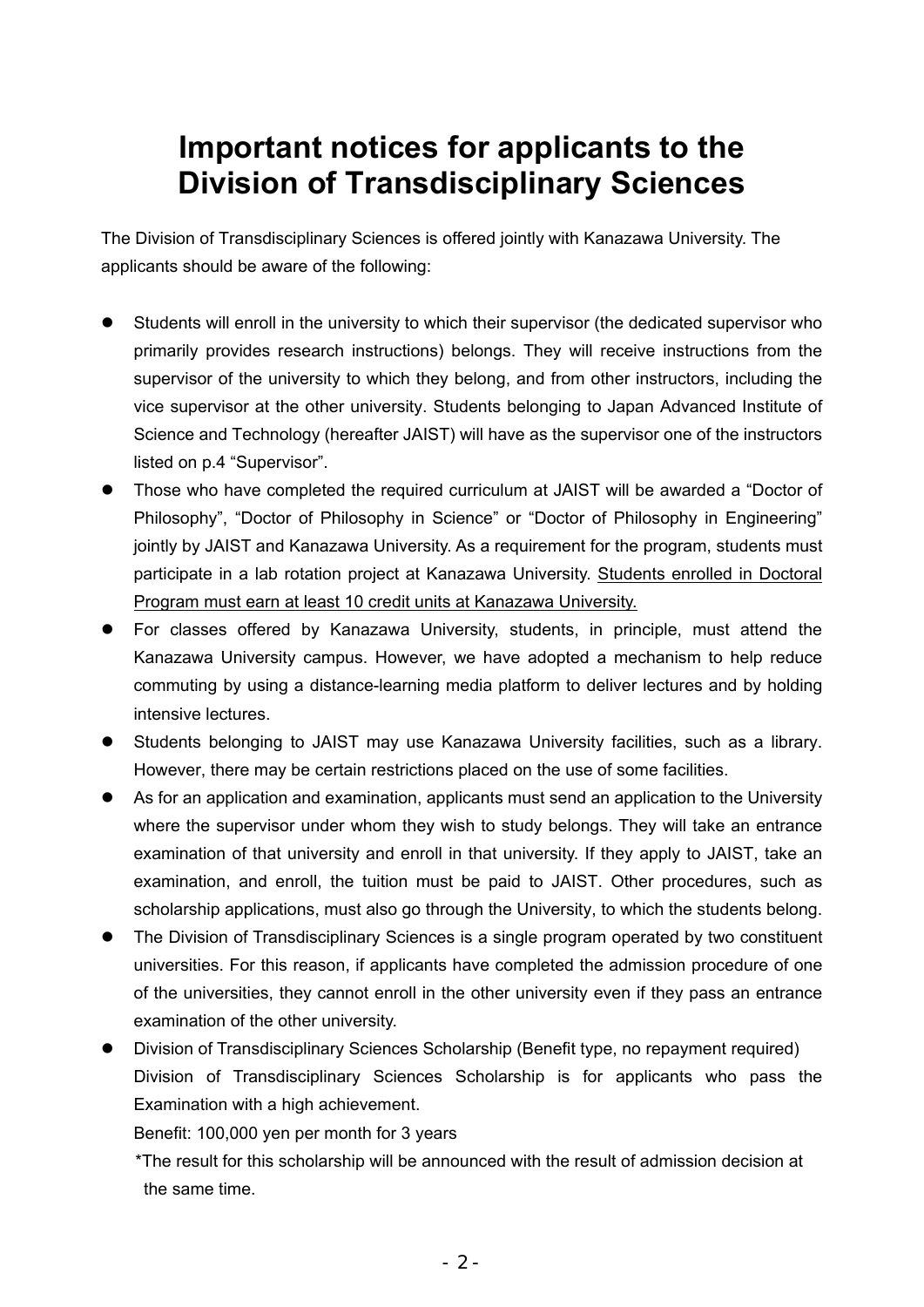### Human Resource Development

Doctoral human resources that are capable of creating a foundation of innovative science and technology based on unique ideas and outstanding research ability and applying it to the society according to the needs and trends of the global society.

### Admission Policy

The doctoral program accepts applicants who have a strong desire to actively create new and advanced values for the development of society. In addition to utilizing the specialized knowledge acquired in the master's program, they are expected to draw on their multifaceted reasoning skills to engage in concerted activities with others to play an active role in a global society. They will be called upon to identify and solve various complex problems through transdisciplinary sciences.

## Diploma Policy

In the doctoral course, students are required to acquire the 1-5 and 6 or 1-5 and 7 abilities and competences listed in the "academic achievement" below through the pursuit and practice of a "Methodology for Transdisciplinary Science" based on the four forces listed as the educational philosophy. The doctoral degree is conferred on students who have mastered these competencies, enrolled in the program for a specified period of time, earned the specified number of credits, and then have passed the Doctoral Dissertation Examination. Among the students mentioned above, those who have acquired the 1-5 and 6 are conferred a doctoral degree "Doctor of Philosophy" and those who have acquired 1-5 and 7 are conferred doctoral degree "Doctor of Philosophy in Science" or "Doctor of Philosophy in Engineering".

- 1. Ability to identify, structure and solve the social problems related to science, technology and innovation.
- 2. Cutting-edge knowledge and practical skills related to your discipline.
- 3. Ability to utilize knowledge and technology of other disciplines for your discipline.
- 4. Ability to present and discuss your research in foreign language in an international conference or a joint research in overseas.
- 5. Practical research ethics of science, technology and life.
- 6. Ability to integrate your discipline with other disciplines and create new knowledge.
- 7. Ability to create new knowledge based on your discipline.